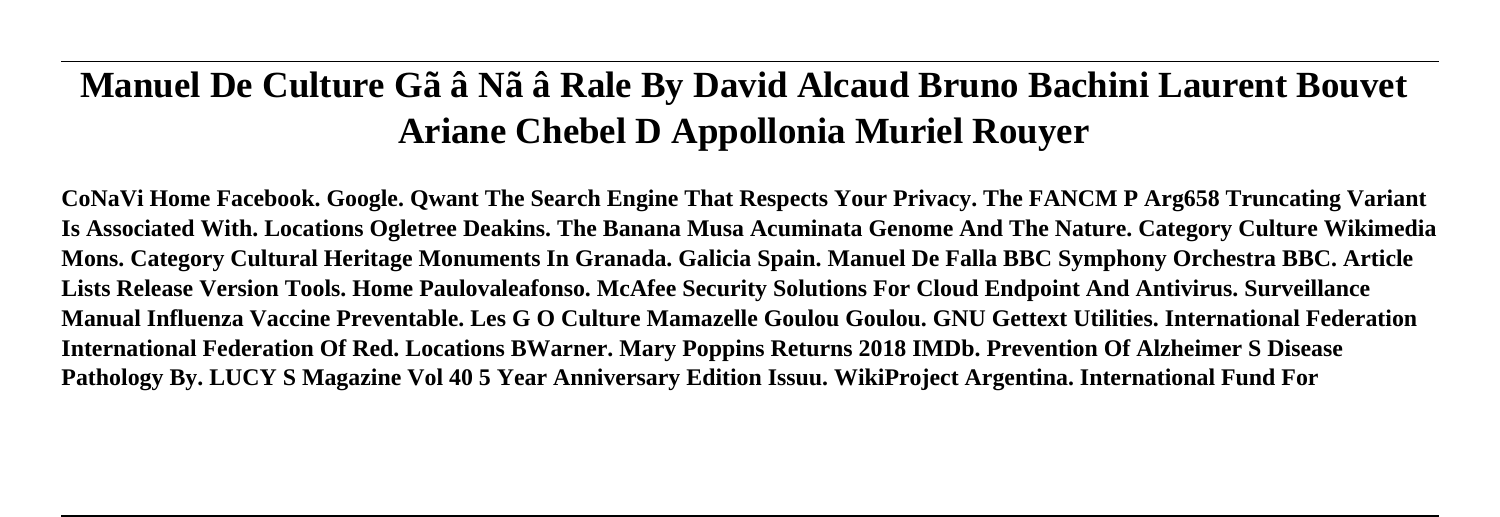**Agricultural Development. Browse By Author A Project Gutenberg. Surveillance Manual HPV Vaccine Preventable Diseases CDC. Origens Histria De Ronaldinho Gacho HD REPORTAGEM EXIBIDA EM 05 05 2013. Alcatraz. Finasteride. Human Rhinoviruses And Enteroviruses In Influenza Like. Water Quality And Growth Of Pacific White SpringerLink. The Genetic History Of Ice Age Europe Nature. Merck Homepage. Language Accessory Pack For Office Office Support. Regulation Of Adipocyte Lipolysis Nutrition Research. HBO Home To Groundbreaking Series Movies Edies. Category C Class Sociology Articles. Worldwide Locations Autoneum Mastering Sound And Heat. Article Lists Release Version Tools. Home Canada Ca. G Shock Mens Tough Water Resistant Analog Casio USA. Rebinant Mouse IL 6 Protein 406 ML 005 R Amp D Systems. Gmail. Gach Taibhi De Manuel De Falla El Amor Brujo Arr Miles. Find Local Museums. Hospital Associated Multicenter Outbreak Of Emerging. Olympus Life Science Solutions. Inside Facebooks Secret Rulebook For Global Political**

**CoNaVi Home Facebook**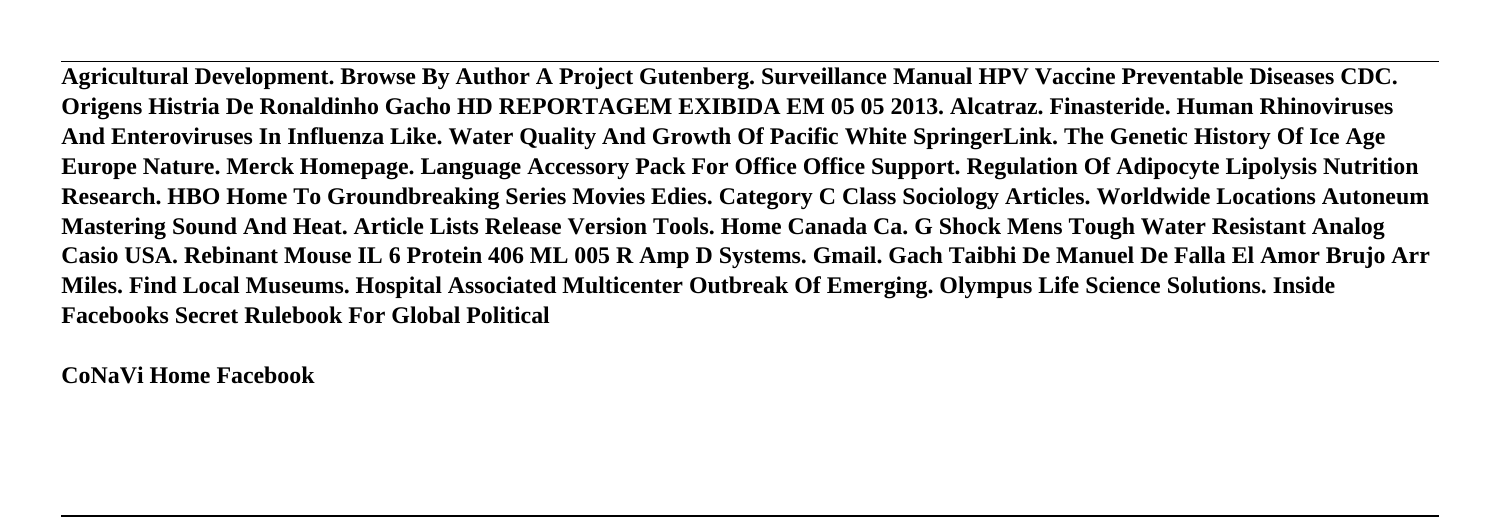April 25th, 2020 - CoNaVi 3 127 Likes  $\hat{A}$  · 1 Talking About This SOMOS UN GRUPO DE FAMILIAS QUE DE MANERA ANONIMACOMPARTIMOS REGALOS NAVIDEÃ'OS CENAS Y Ã TILES ESCOLARES CON LOS MÃ. S. NECESITADOS MONTERREY MEXICO''*Google*

*May 4th, 2020 - Search The World S Information Including Webpages Images Videos And More Google Has Many Special Features To Help You Find Exactly What You Re Looking For*'

# '**Qwant The search engine that respects your privacy**

**May 4th, 2020 - Qwant is a search engine that respects your privacy and eases discovering and sharing via a social approach**'

# '**The FANCM P Arg658 Truncating Variant Is Associated With**

November 30th, 2019 - In Vitro Analysis Showed That This Variant Causes The Skipping Of The FANCM Exon 22 And The Creation Of A Downstream Stop Codon P Gly1906Alafs12 11 However In The Present Study We Refer To The FANCM C 5791 C Gt T Base Change As To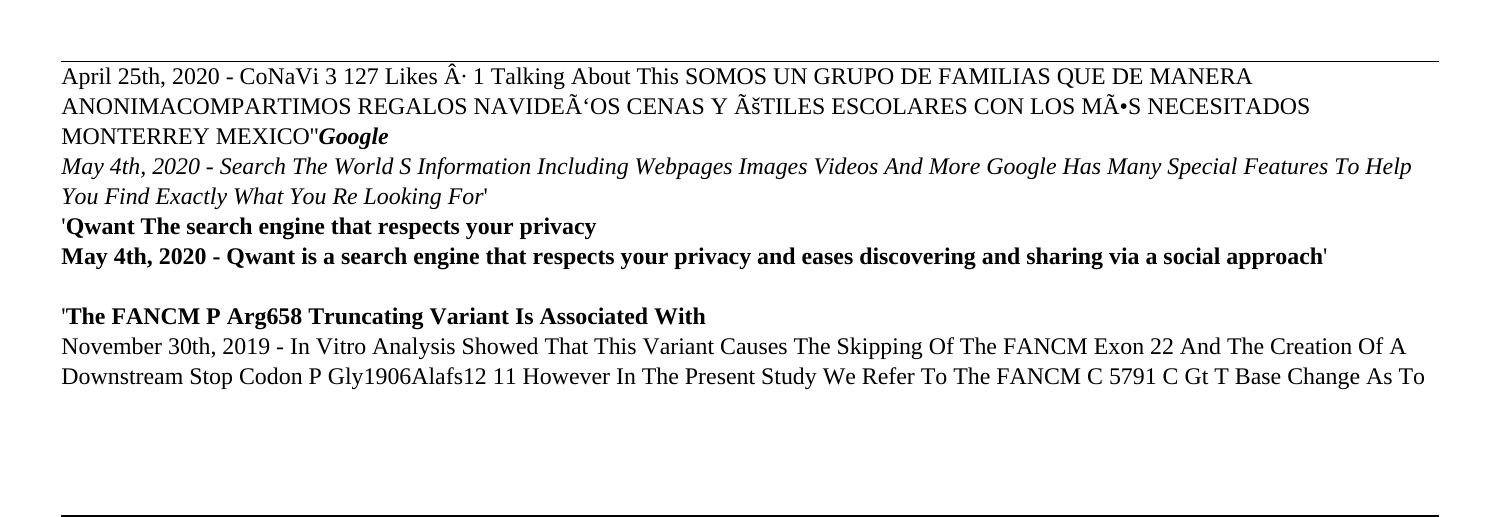FANCM P Arg1931 Which Is The Conventional Amino Acid Annotation Consistent With The Stop Codon Creation According To Genetic Code''**Locations Ogletree Deakins**

May 1st, 2020 - 191 Peachtree Street N E Atlanta GA 30303 301 Congress Avenue Austin TX 78701 420 20th Street North Birmingham AL 35203 One Boston Place 201 Washington'

#### '**The banana Musa acuminata genome and the Nature**

May 3rd, 2020 - The sequencing and analysis of the banana genome is reported these results inform plant phylogenetic relationships and genome evolution and provide a resource for future genetic improvement of'

#### '**Category Culture Wikimedia Mons**

April 29th, 2020 - Altar De Muertos En El Centro Histá<sup>3</sup>rico De La Ciudad De Santiago De Querá©taro 4 608 —3 456 3 1 MB Altar De Muertos Mexicano 4 032 —3 024 3 49 MB Play Media<sup>''</sup>*Category Cultural heritage monuments in Granada*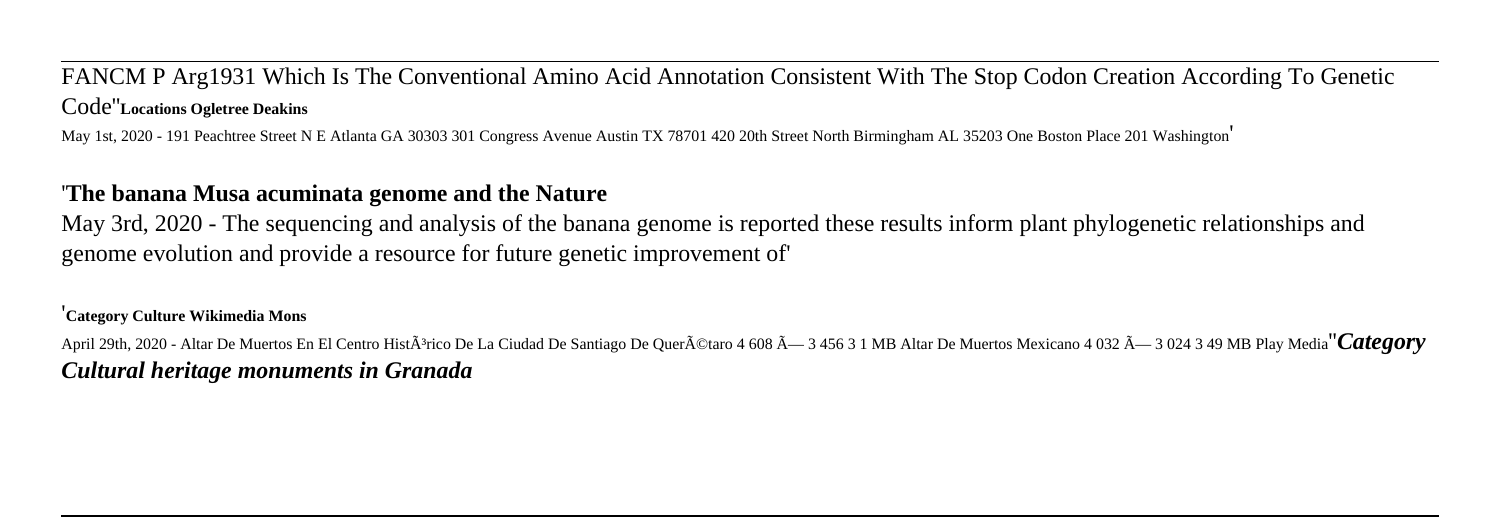*April 24th, 2020 - Category Cultural heritage monuments in Granada Casa Museo de Manuel de Fallaâ€* Z C 9 F El CastellÃ<sup>3</sup>n Alto†Z 20 F *Castillo de Alauifeâ€ Z* Media in category Cultural heritage monuments in Granada This category contains only the following file <sup>"</sup>Galicia Spain May 3rd, 2020 - Galicia is bordered by Portugal to the south the Spanish autonomous munities of Castile and LeÂ<sup>3</sup>n and Asturias to the east the Atlantic Ocean to the west and the Cantabrian Sea to the north It had a population of 2 701 743 in 2018 and a total area of 29 574 km 2 11 419 sq mi Galicia has over 1 660 km 1 030 mi of coastline including its offshore islands and islets among them CÃes'

#### '**Manuel De Falla BBC Symphony Orchestra BBC**

March 10th, 2020 - Gach Saothar In BBC Symphony Orchestra Le Manuel De Falla 1876 â $\epsilon$ " 1946 A B

#### '*Article lists Release Version Tools*

*February 11th, 2020 - First project Project Page namespace The numeric namespace of the page The main article namespace is number 0 Use even numbers only Page title Quality For example FA Class FL Class A Class B Class Start Class Stub Class List Class Only one value can be specified Importance For example Top Class High Class Mid Class Low Class*''**HOME PAULOVALEAFONSO**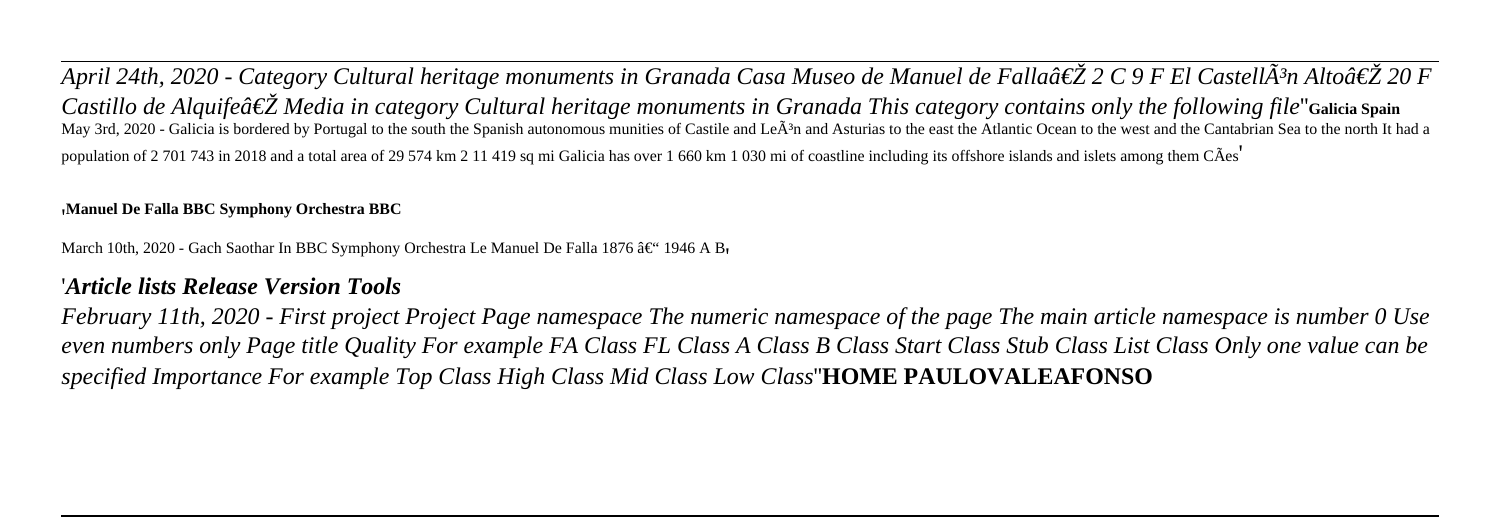APRIL 22ND, 2020 - 2018 â^™ LECTURER IN ENCONTRO DE AROUITECTURA "ESCOLA DE COIMBRA― FCTUC COIMBRA 2017 â^™ LECTURER IN COLÃ<sup>3</sup>QUIO "CONSTRUIR A UNIDADE― ESAP PORTO 2016 â^™ AULA NOVOS ESPAçOS EDUCATIVOS NA SELVA PERUANA DEPARTAMENTO DE ARQUITECTURA FCTUC COIMBRA 2016 â^™ LECTURE NOVOS ESPAçOS EDUCATIVOS NA SELVA PERUANA ROTARY CLUB PONTE DE LIMA 2014 â<sup>∼tm</sup> LECTURER IN BITÃ∶CORA ABIERTA''**McAfee Security Solutions For Cloud Endpoint And Antivirus**

May 4th, 2020 - McAfee The Device To Cloud Cybersecurity Pany Provides Security Solutions That Protect Data And Stop Threats From Device To Cloud Using An Open Proactive And Intelligence Driven Approach While We Anticipate Higher Than Normal Call Volumes Please Visit Our Online Consumer Support And Enterprise Support Portals''*SURVEILLANCE MANUAL INFLUENZA VACCINE PREVENTABLE*

*MAY 2ND, 2020 - INFLUENZA VIRUSES CAN BE DIVIDED INTO 4 TYPES A B C AND D INFLUENZA TYPE C VIRUSES ARE NOT ASSOCIATED WITH SEVERE DISEASE EPIDEMICS OR PANDEMICS AND INFLUENZA D VIRUSES PRIMARILY AFFECT CATTLE AND*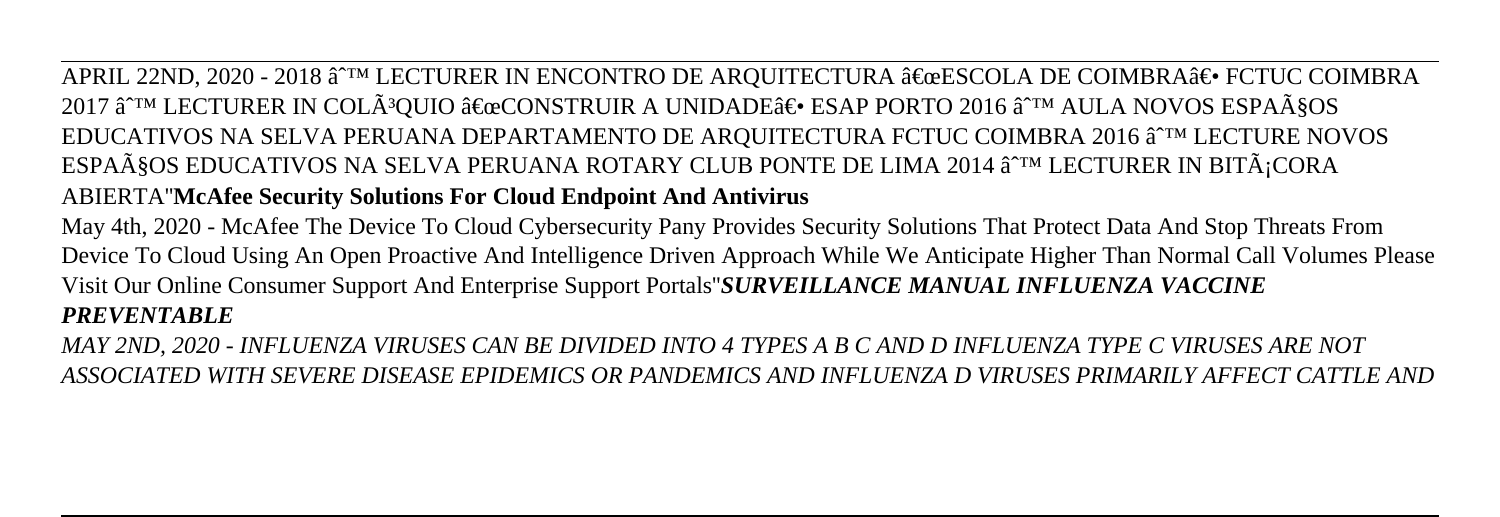#### *ARE NOT KNOWN TO INFECT OR CAUSE ILLNESS IN PEOPLE SO NEITHER WILL BE DISCUSSED FURTHER HERE*'

# '*LES G O CULTURE MAMAZELLE GOULOU GOULOU*

*MARCH 25TH, 2020 - LES G O CULTURE MAMAZELLE GOULOU GOULOU SKIP NAVIGATION THIS FEATURE IS NOT AVAILABLE RIGHT NOW LES G O CULTURE LA MAMAN DE TARZAN DURATION 3 37 NONO 56 2 808 VIEWS*' '**GNU gettext utilities**

**May 2nd, 2020 - 1 Introduction This chapter explains the goals sought in the creation of GNU gettext and the free Translation Project Then it explains a few broad concepts around Native Language Support and positions message translation with regard to other aspects of national and cultural variance as they apply to programs**'

'**International Federation International Federation Of Red**

May 4th, 2020 - The International Federation Of Red Cross And Red Crescent Societies Is The World S Largest Humanitarian Network And Is Guided By Seven Fundamental Principles Humanity Impartiality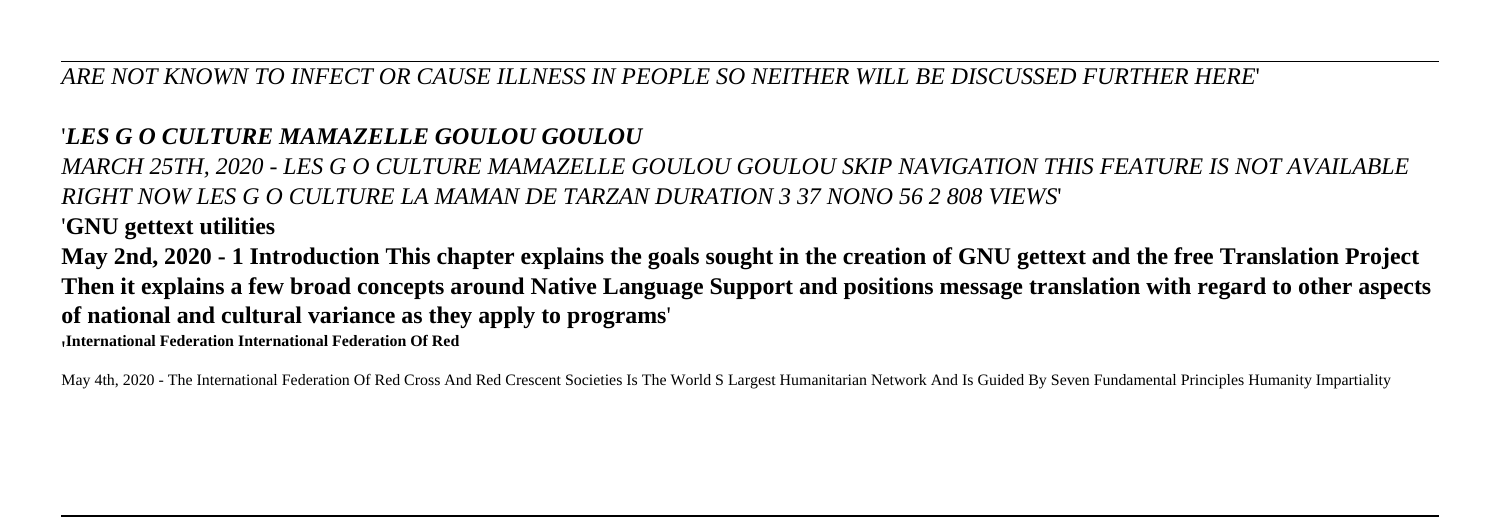# Neutrality Independence Voluntary Service Universality And Unity For Journalists Annual Report 2018 World Disasters Report 2018''**locations bwarner may 3rd, 2020 - to bring the right technology to market at the right value a 13 2 opp general motors pune 410507 zamáns 20 36315 vigo**'

#### '**mary poppins returns 2018 imdb**

may 4th, 2020 - directed by rob marshall with emily blunt lin manuel miranda ben whishaw emily mortimer a few decades after her original visit mary poppins the magical nanny returns to help the banks siblings and michael s children through a difficult time in their lives'

## '**Prevention Of Alzheimer S Disease Pathology By**

April 19th, 2020 - Cells Were Cultured In A Humified Atmosphere Of 5 CO 2 95 Air At 37 $\hat{A}^{\circ}C$  And The Medium Was Changed Every 2 Or 3 D After Being Cultured For 3 Weeks Flasks Were Shaken For 2 3 H At 230 Rpm And Floating Cells Were Pelleted Seeded Onto A Plastic Dish And Incubated At  $37\hat{A}^{\circ}C$  For 4 H And Loosely Bound Cells Were Aspirated'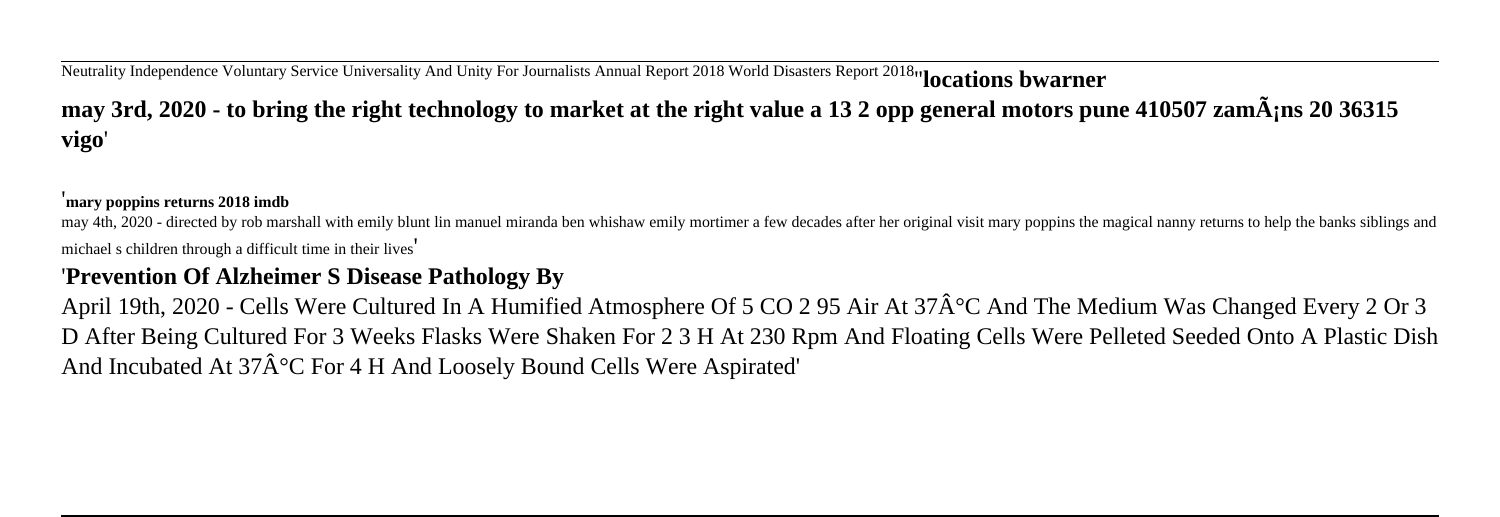## '*LUCY S Magazine Vol 40 5 Year Anniversary Edition Issuu*

*May 1st, 2020 - Issuu Is A Digital Publishing Platform That Makes It Simple To Publish Magazines Catalogs Newspapers Books And More Online Easily Share Your Publications And Get Them In Front Of Issuuâ€*<sup>™s'</sup>

# '**wikiproject argentina**

april 24th, 2020 - wele to wikiproject argentina a wikiproject created to better anize coordinate expand and present information in articles related to argentina our mission is to develop and improve all argentina related articles in order to make an accurate and reliable resource for argentina related information'

## '*international fund for agricultural development*

*may 4th, 2020 - the international fund for agricultural development ifad is an international financial institution and a specialized agency of the united nations dedicated to eradicating poverty and hunger in rural areas of developing countries*'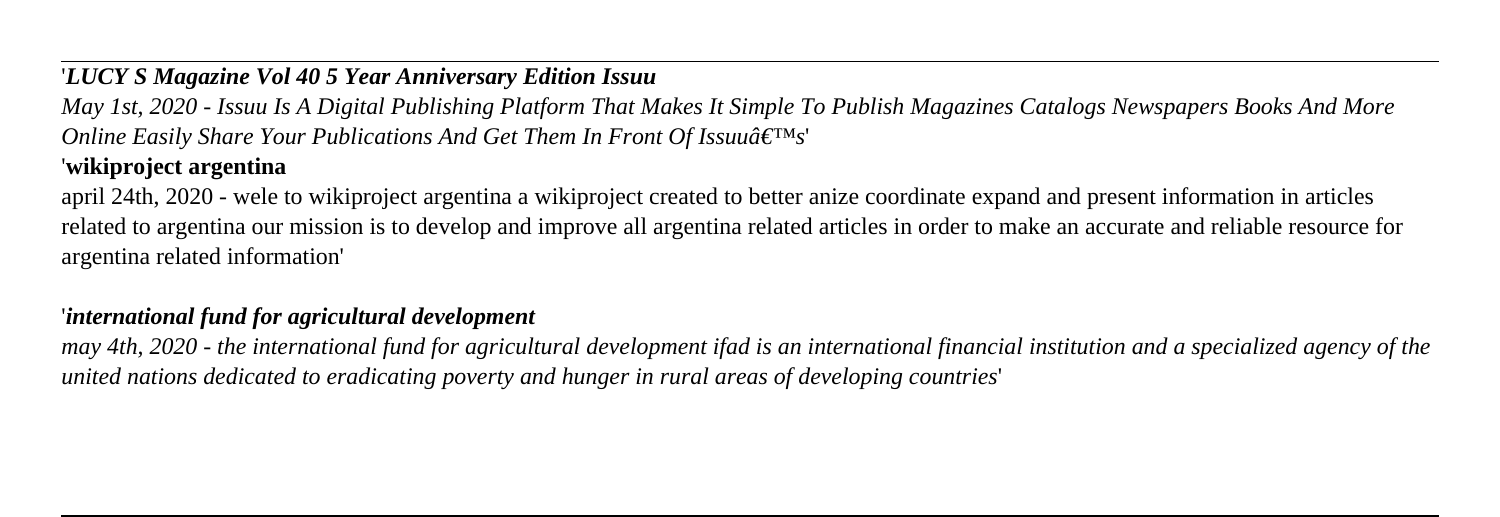#### '**Browse By Author A Project Gutenberg**

April 27th, 2020 - por Jos**é de Almada Negreiros poeta d Orpheu futu**rista e tudo Portuguese as Author Orpheu Nº1 Revista **Trimestral de Literatura Portuguese as Author A Scena do Odio Portuguese as Author Alma Maude 1895 ¶ Jennings Clotilde Isabel Leicester A Romance by Maude Alma English as Author Almario Rosauro 1886 1933 ¶**'

## '**Surveillance Manual HPV Vaccine Preventable Diseases CDC**

May 2nd, 2020 - Munoz N Bosch FX de Sanjose S et al Epidemiologic classification of human papillomavirus types associated with cervical cancer N Engl J Med 2003 348 6 518 $\hat{\epsilon}$  (27 doi 10 1056 NEJMoa021641 Walboomers JM Jacobs MV Manos MM et al Human papillomavirus is a necessary cause of invasive cervical cancer worldwide''*Origens Histria de Ronaldinho Gacho HD REPORTAGEM EXIBIDA EM 05 05 2013*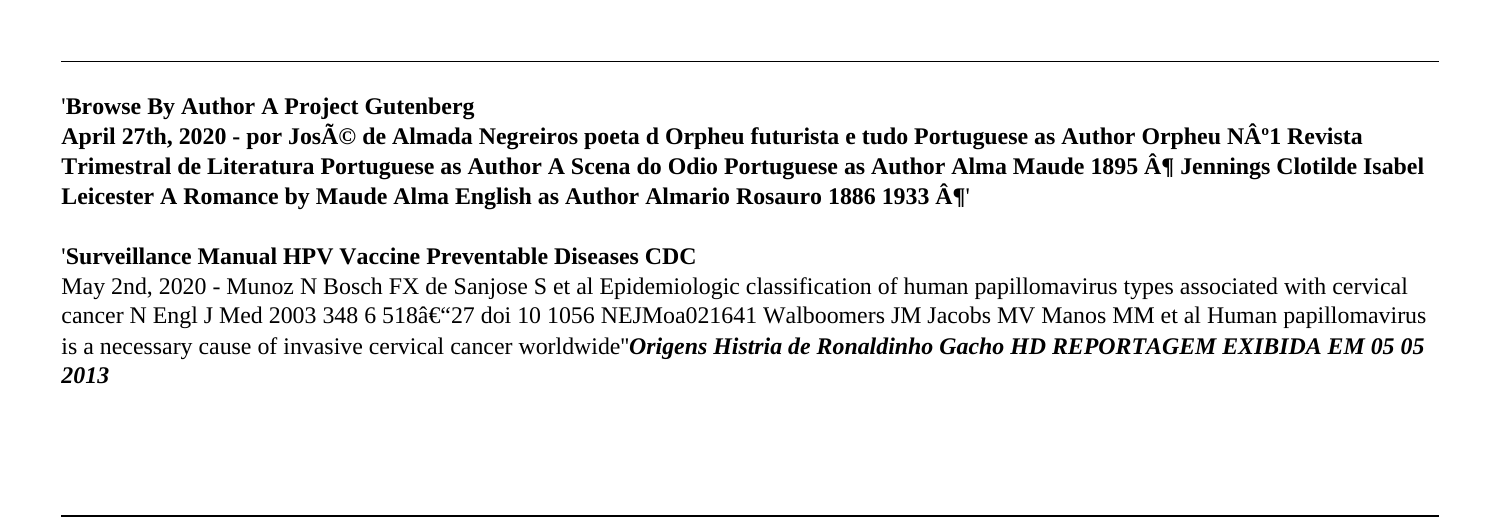*May 2nd, 2020 - Licensed to by VAP inc on behalf of VAP LatinAutor UMPG LatinAutor UNIAO BRASILEIRA DE EDITORAS DE MUSICA UBEM UMPI UMPG Publishing ASCAP and 8 Music Rights Societies Song*'

#### '**ALCATRAZ**

# **APRIL 27TH, 2020 - NA OVOM MALOM OSTRVU PRVO JE SAGRAđEN SVJETIONIK ZATIM VOJNA UTVRDA PA VOJNI** ZATVOR 1868 A OD 1933 DO 1963 BILO JE LOKACIJA ĕUVENOG ISTOIMENOG SAVEZNOG ZATVORA 2 POÄ•ETKOM **NOVEMBRA 1969 ZAUZELA GA JE GRUPA LOKALNIH DOMORODACA KOJI SU BILI DIO TALASA AKTIVIZMA ZA PRAVA DOMORODACA KOJI SE PROÅ;IRIO Ä•ITAVIM SJEDINJENIM DRžAVAMA JAVNIM PROTESTIMA TOKOM 1970 IH**'

## '**finasteride**

may 1st, 2020 - finasteride sold under the brand names proscar and propecia among others is a medication mainly used to treat an enlarged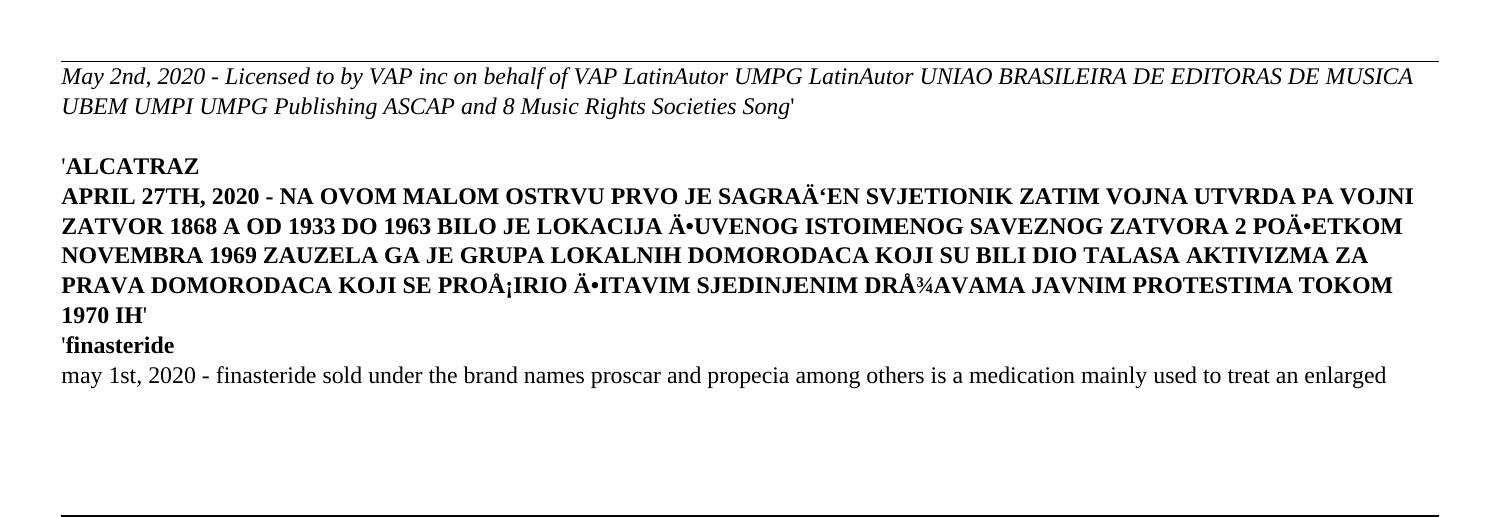prostate or hair loss in men it can also be used to treat excessive hair growth in women and as a part of hormone therapy for transgender women it is taken by mouth''**Human rhinoviruses and enteroviruses in influenza like December 20th, 2016 - Herrera Rodriguez DH de la Hoz F Marino C Ramirez E Lopez JD Velez C Adenovirus in children under five years of age Circulation patterns and clinical and epidemiological characteristics in Colombia 1997†
<sup>4</sup>2003 Rev Salud Publica Bogota** 

 $2007$  10 420â€<sup>64</sup>429 doi 10 1590 S0124 00642007000300010

'*water quality and growth of pacific white springerlink*

*march 19th, 2020 - an indoor trial was conducted for 28 days to evaluate the effects and interactions of biofloc and seaweed ulva lactuca in water quality and growth of pacific white shrimp litopenaeus vannamei in intensive system l vannamei 4 54*  $\hat{A} \pm 0.09$  *g were stocked in experimental tanks at a density 132 shrimp mâ*<sup>2</sup> 566 shrimp mâ<sup>2</sup> 3 and the u lactuca was stocked at a density 0 46 kg mâ<sup>2</sup> 2 0 kg mâ<sup>2</sup> 3'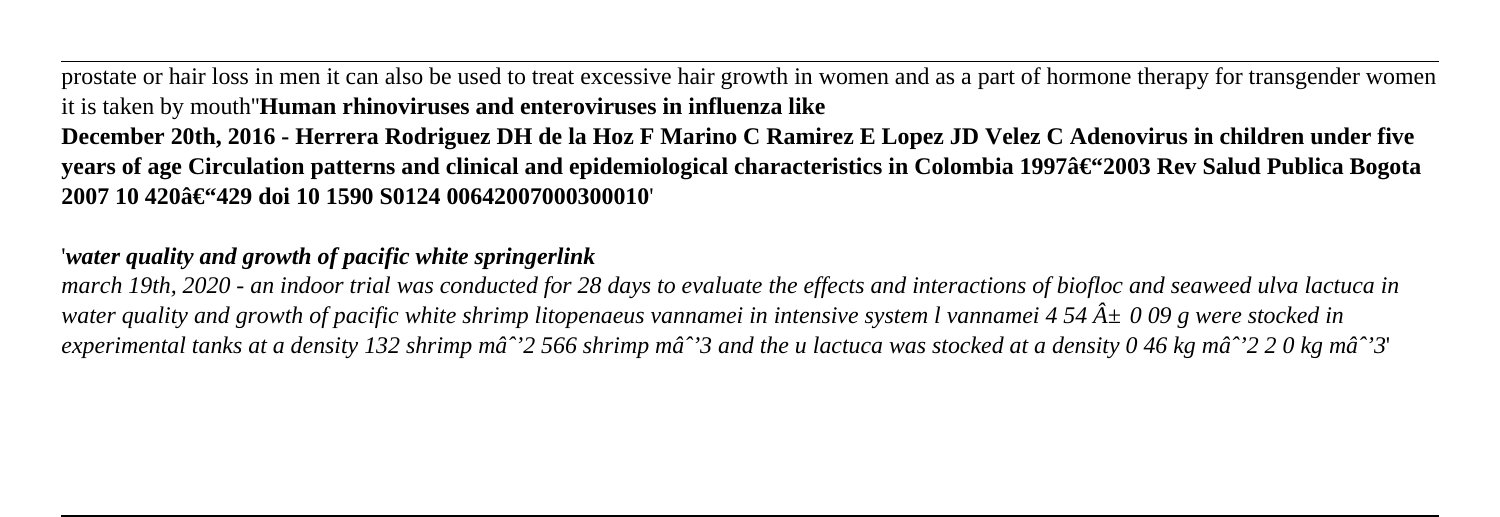#### '**The Genetic History Of Ice Age Europe Nature**

May 4th, 2020 - Modern Humans Arrived In Europe 45 000 Years Ago But Little Is Known About Their Genetic Position Before The Start Of Farming 8 500 Years Ago Here We Analyse Genome Wide Data From

 $51'$ 

#### '*merck homepage*

*may 4th, 2020 - forward looking statement of merck amp co inc kenilworth nj usa this news release of merck amp co inc kenilworth n j usa the*  $\hat{a} \in \hat{a}$  includes  $\hat{a} \in \hat{a}$  af are looking statements a set within the meaning of the safe harbor provisions of the u s private securities litigation *reform act of 1995*'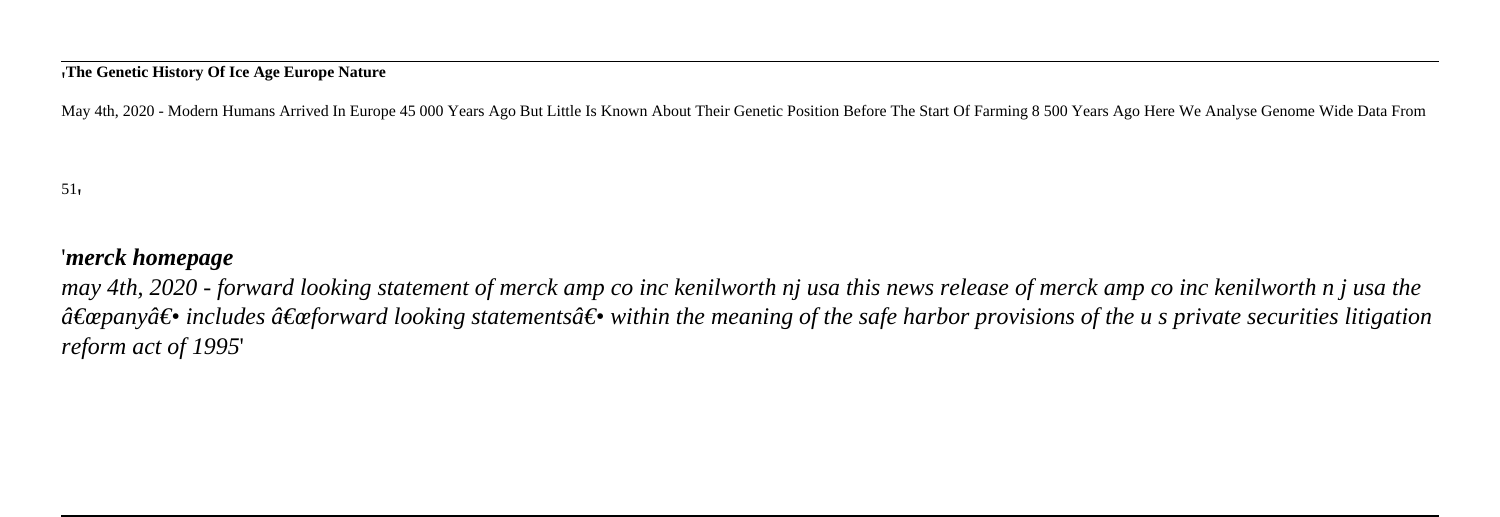# '**Language Accessory Pack For Office Office Support**

**May 1st, 2020 - Culture Ll Cc Native Name Extent Of Localization Description Links Download Instructions Catalan Ca Es Català Partial The Pack Includes Your Selected Display Language For Some Office Applications And Includes Proofing Tools Download 32** Bit Download 64 Bit Obt $\tilde{A}$ ©n M $\tilde{A}$ ©s Informaci $\tilde{A}$ <sup>3</sup> Sobre La Configuraci $\tilde{A}$ <sup>3</sup> Del Paquet Despr $\tilde{A}$ ©s De La'

# '**Regulation Of Adipocyte Lipolysis Nutrition Research**

April 3rd, 2020 - 31 De Glisezinski I Marion Latard F Crampes F Et Al 2001 Lack Of α 2 Adrenergic Antilipolytic Effect During Exercise In Subcutaneous Adipose Tissue Of Trained Men J Appl Physiol 91 1760 â€<sup>\*</sup> 1765'**HBO Home to Groundbreaking Series Movies edies** May 4th, 2020 - The official site for HBO discover full episodes of original series movies schedule information exclusive video content episode guides and more'

#### '**Category C Class sociology articles**

April 20th, 2020 - Pages in category C Class sociology articles The following 200 pages are in this category out of approximately 1 334 total This list may not reflect recent changes previous page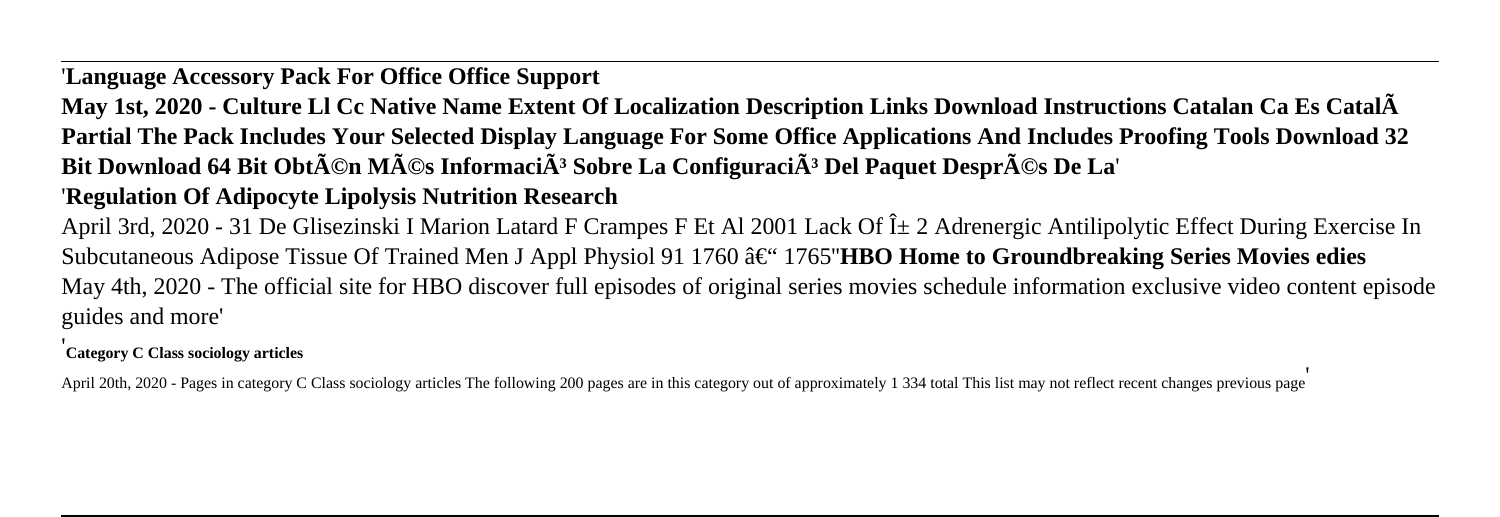#### '**WORLDWIDE LOCATIONS AUTONEUM MASTERING SOUND AND HEAT**

APRIL 29TH, 2020 - WORLDWIDE LOCATIONS AUTONEUM DEVELOPS AND PRODUCES LIGHTWEIGHT AND MULTIFUNCTIONAL PONENTS AND SYSTEMS FOR NOISE AND HEAT PROTECTION FOR ALMOST ALL AUTOMOBILE MANUFACTURERS ACROSS THE WORLD WHETHER IN EUROPE ASIA NORTH OR SOUTH AMERICA OUR PRODUCTION FACILITIES ARE LOCATED IN THE IMMEDIATE VICINITY OF OUR CUSTOMERS  $\hat{\mathbf{a}}\in$  " IN THE TRUE SPIRIT OF A SUCCESSFUL. PARTNERSHIP'

## '**article lists release version tools**

april 17th, 2020 - first project project page namespace the numeric namespace of the page the main article namespace is number 0 use even numbers only page title quality for example fa class fl class a class b class start class stub class list class only one value can be specified importance for example top class high class mid class low class' '**Home Canada ca**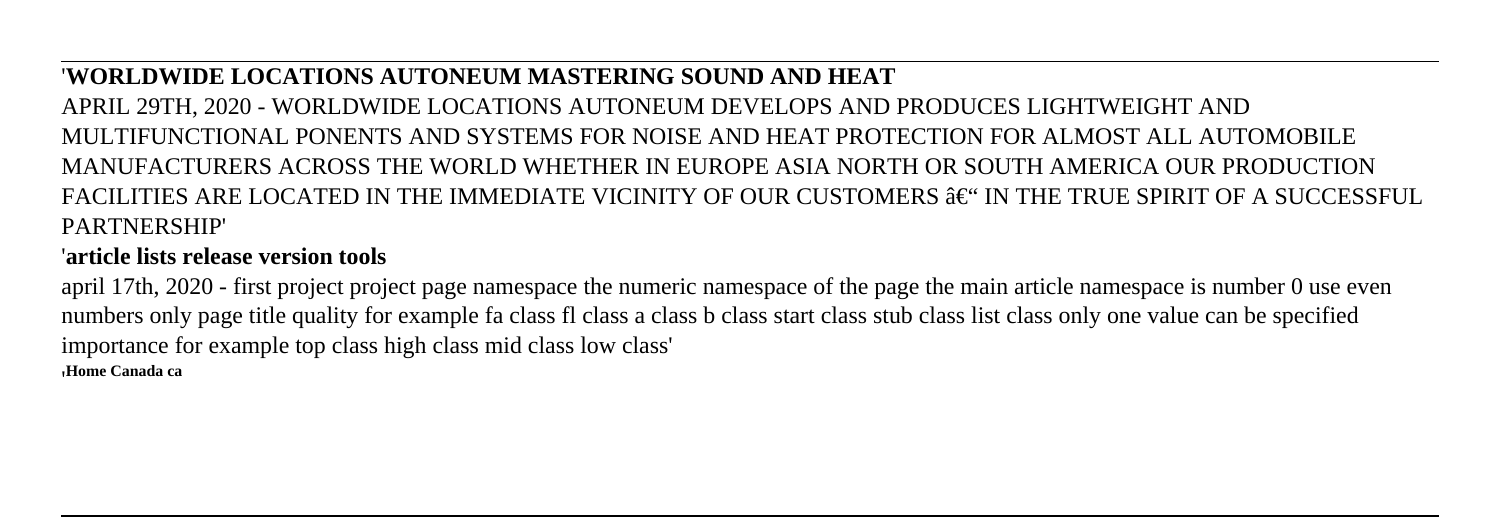May 4th, 2020 - Services for current and former military RCMP and their families Programs and services for teenagers and young adults Your government Department and agency contacts change your address Departments and agencies A list of current government and related anizations About government How government works its priorities laws finances'

# '**G SHOCK MENS TOUGH WATER RESISTANT ANALOG CASIO USA**

MAY 4TH, 2020 - THE MT G METAL TWISTED G SHOCK IS A PLETELY REFINED G SHOCK SERIES CRAFTED AT CASIO S YAMAGATA FACTORY IN JAPAN FOR SELECT PREMIUM STYLES GW9400 3 330 00'

# '**Rebinant Mouse IL 6 Protein 406 ML 005 R amp D Systems**

May 3rd, 2020 - Rebinant Mouse IL 6 Catalog 406â€'ML stimulates cell proliferation of the T1165 85 2 1 mouse plasmacytoma cell line The ED 50 for this effect is 0 02â€'0 06 ng mL SDS PAGE View Larger 1 1<sup>1</sup>/4g lane of Rebinant Mouse IL 6 was resolved with SDS **PAGE under reducing R conditions and visualized by silver staining showing a single band**'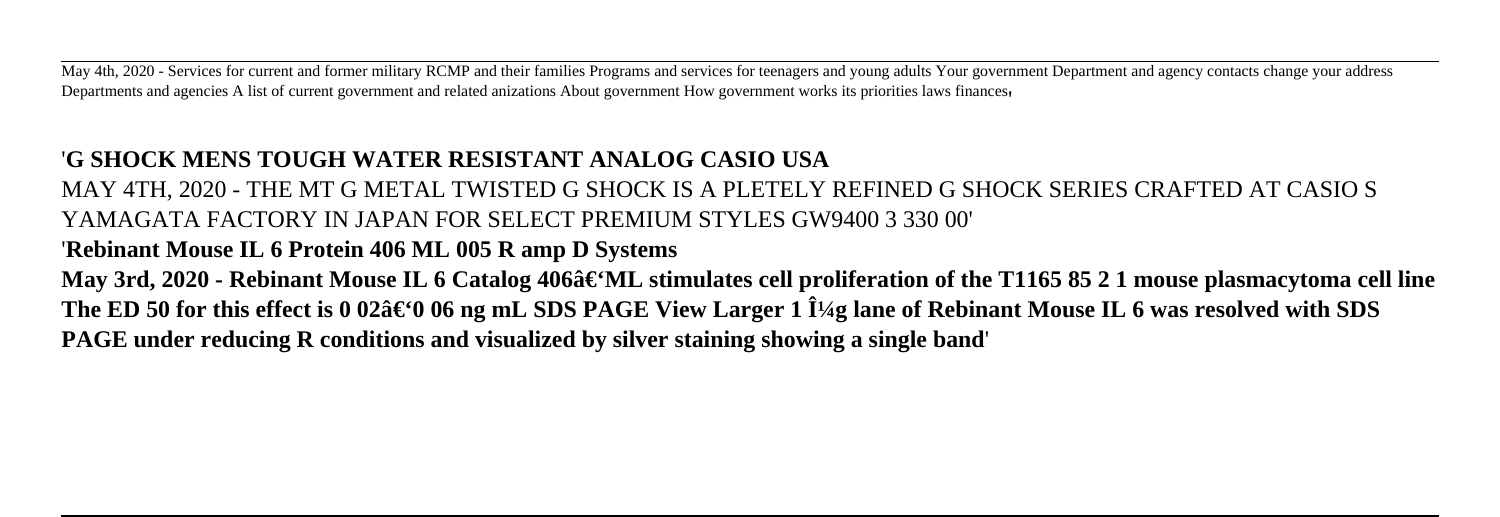#### '**Gmail**

May 4th, 2020 - Gmail Is Email That S Intuitive Efficient And Useful 15 GB Of Storage Less Spam And Mobile Access''**Gach Taibhi De Manuel De Falla El Amor Brujo Arr Miles**

April 10th, 2020 - Gach Taibhi $\tilde{A}^{\circ}$  De Manuel De Falla El Amor Brujo Arr Miles Davis Gil Evans And Joe Muccioli Ag BBC Proms Gach Saothar In BBC Proms Le Manuel De Falla''**Find Local Museums**

**May 3rd, 2020 - 325 5th Ave N Seattle 98109 Core Gallery Seattle 117 Prefontaine Pl S Seattle 98104 Holocaust Center for Humanity 2045 Second Ave Seattle 98121 Terry Hunziker Inc 208 3rd Ave S Seattle 98104 Last Resort Fire Department Museum 301 2nd Ave S Seattle Klondike Gold Rush National Historical Park 319 Second Ave S Seattle 98104**'

#### '**Hospital Associated Multicenter Outbreak of Emerging**

April 30th, 2020 - Abstract Candida auris is an emerging multidrug resistant fungus that causes hospital associated outbreaks of invasive infections with high death rates During  $2015\hat{\sigma} \in \mathcal{L}^2 2016$  health authorities in Colombia detected an outbreak of C auris We conducted an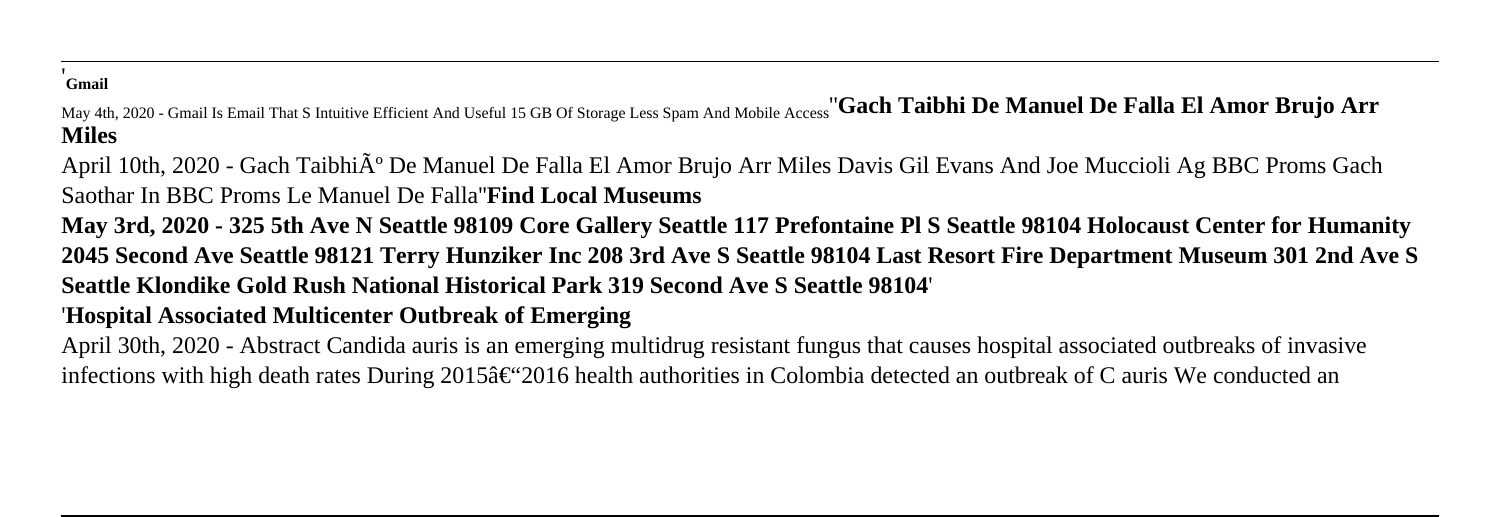investigation to characterize the epidemiology transmission mechanisms and reservoirs of this anism'

#### '**Olympus Life Science Solutions**

May 3rd, 2020 - OLYMPUS Provi CM20 Incubation Monitoring System with cell count and confluency analysis to improve the regenerative medicine workflow December 30 2019 Looking for a digital microscope camera but confused about the options This blog post can help December 17 2019 Learn how digital imaging and the ability to easily share images fosters'

'**inside facebooks secret rulebook for global political**

may 2nd, 2020 - mr fishman the facebook terrorism expert said the pany should consider deferring more decisions to moderators who may better understand the nuances of local culture and politics' '